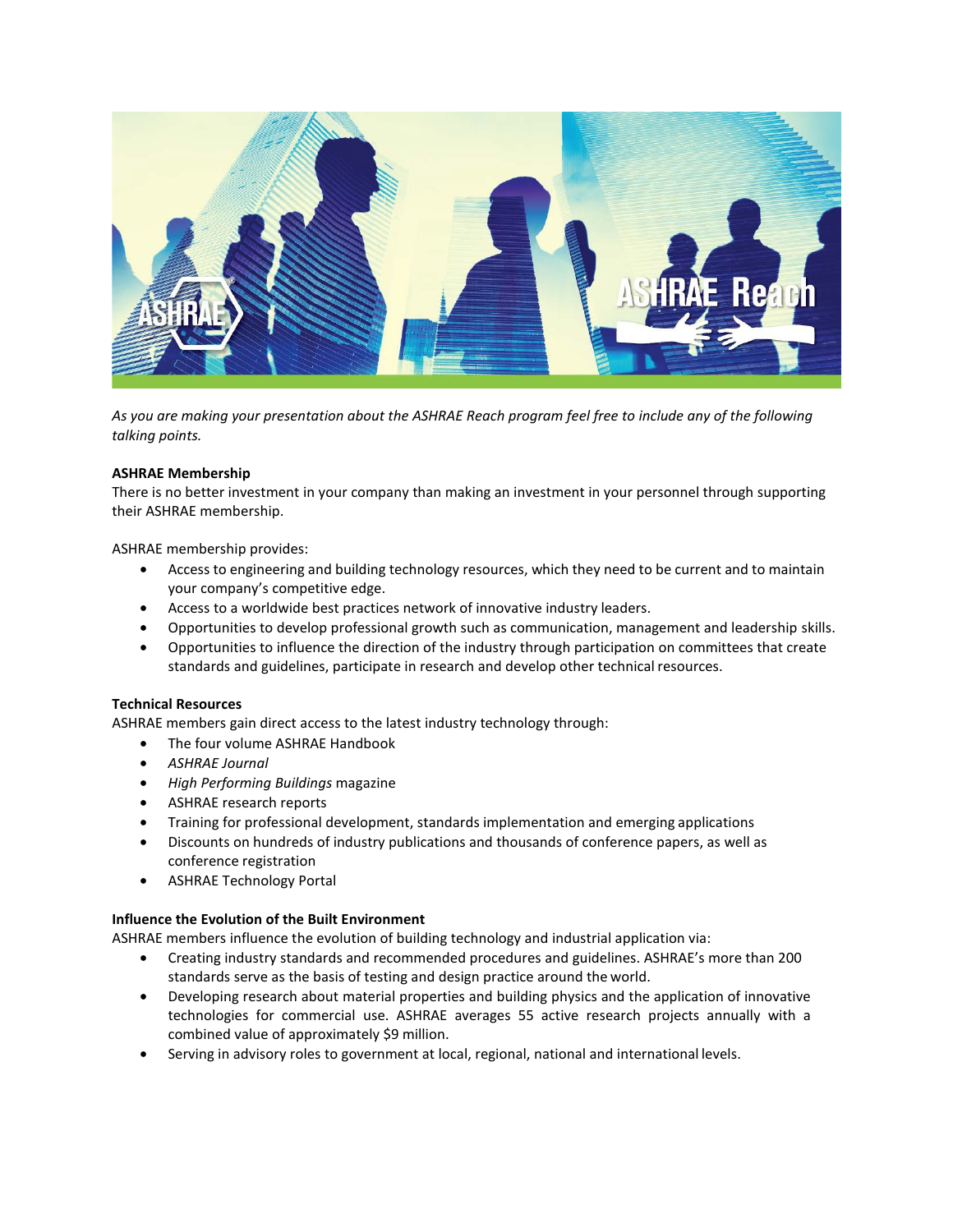### **Professional and Personal Growth**

ASHRAE offers countless opportunities for developing an individual's potential through volunteer participation in addition to soft skills offered through programs like Young Engineers in ASHRAE as well as ASHRAE Professional Development Department. Benefits include:

- Learning how to motivate others
- Strengthening leadership skills
- Setting objectives and milestones
- Improving technical skills and the ability to work on technical issues
- Building and maintaining professional networks
- Developing team building skills
- Participating in community outreach
- Sharing ideas and putting those ideas to the test of peer review

# **Foundational Premise**

ASHRAE and predecessor organizations were based on:

- Making business easier by standardization
- Consistency saves business money
- Common basis creates competitive markets
- Equalization of building component complexity
- Innovation with standardization creates business opportunity

# **ASHRAE Today**

- ASHRAE's volunteer-based business model
	- Volunteers bring the latest innovative information
	- Volunteers represent all aspects of built environment industry
	- Volunteers are validated by their individual membership role
		- No corporations are ASHRAE members
		- Corporations have strongly supported this model

#### **ASHRAE at a Glance**

- More than 50,000 members across the globe
- \$29 million operating budget
- Approximately \$2 million research budget at any time
- Over 100 staff in Peachtree Corners, Washington D.C., Dubai, and Brussels

#### **ASHRAE Business Model**

- ASHRAE continually promotes its paramount role of building, refrigeration and componentstandardization
- Government regulation can be a significant alternative
	- Frequently politically driven
	- Could occur at national, regional, state (provincial) level
	- May be written by those with limited knowledge
	- ASHRAE driven by technological innovation
	- ASHRAE strives to develop consensus standards

# **ASHRAE Product Portfolio**

- ASHRAE's Premier Building Standards:
	- 90.1, Energy Standard for Buildings Except Low-Rise Residential Buildings
	- 90.2-2018, Energy Efficient Design of Low-Rise Residential Buildings
	- 62.1 2016, Ventilation for Acceptable Indoor Air Quality
	- 62.2 2016, Ventilation and Acceptable Indoor Air Quality in Residential Buildings